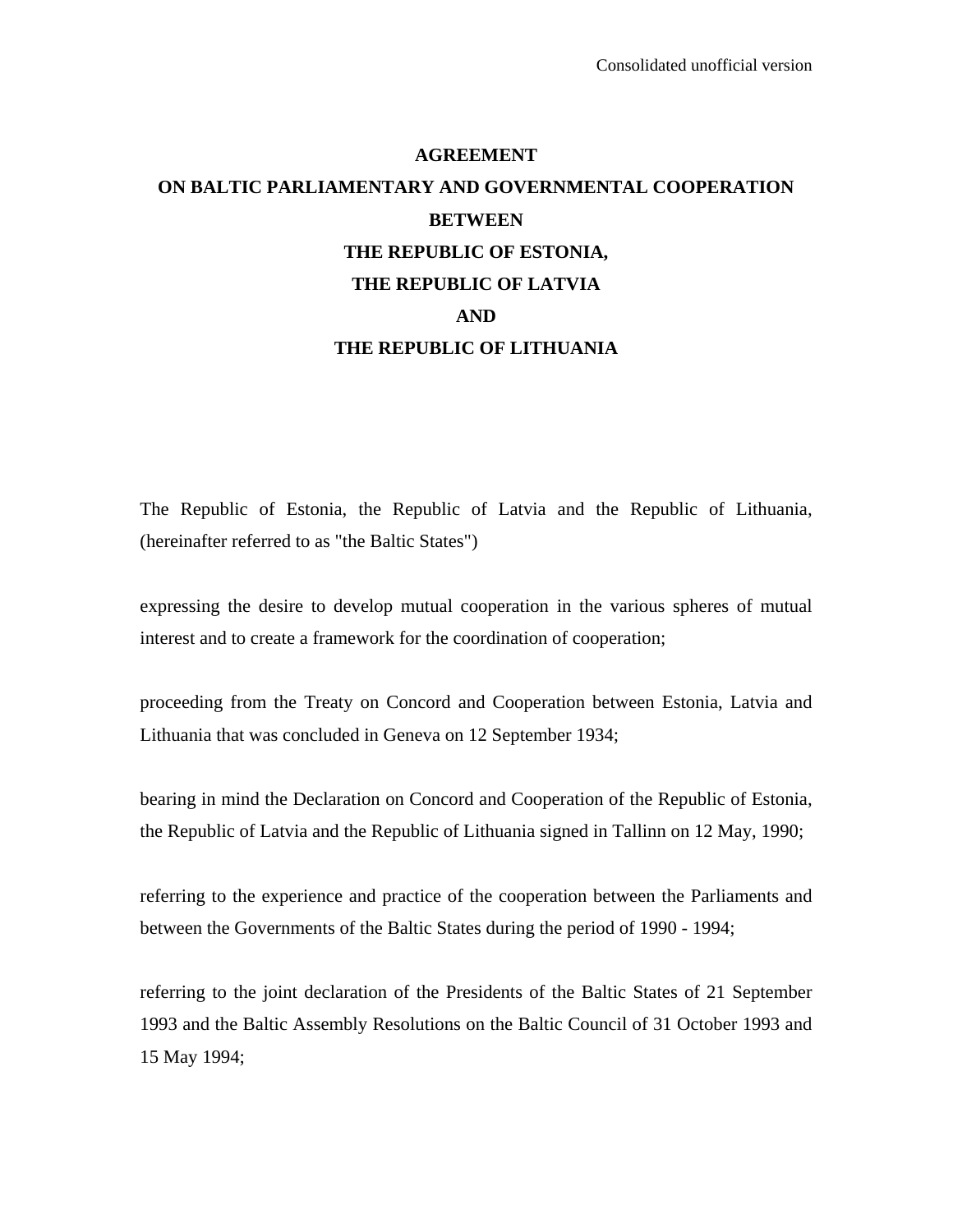expressing the desire to pursue the said cooperation between the parliaments and governments of the Baltic States;

have agreed as follows:

#### **Article 1**

The Baltic States shall endeavour to develop cooperation in the spheres of foreign and security policy, defence, legislation, social and economic affairs, energy, communication, environment, culture and other fields of mutual interest and for this purpose negotiate bilateral and multilateral agreements which regulate cooperation in the respective spheres.

# **Article 2**

The Baltic States hereby adopt an Agreement on Baltic Cooperation to regulate relations between the Baltic Council of Ministers and the Baltic Assembly.

The Baltic States may decide to establish special cooperation bodies in the framework of this agreement.

### **Article 3**

The body for co-operation between the Parliaments of the Baltic States shall be the Baltic Assembly, acting in accordance with its Statutes.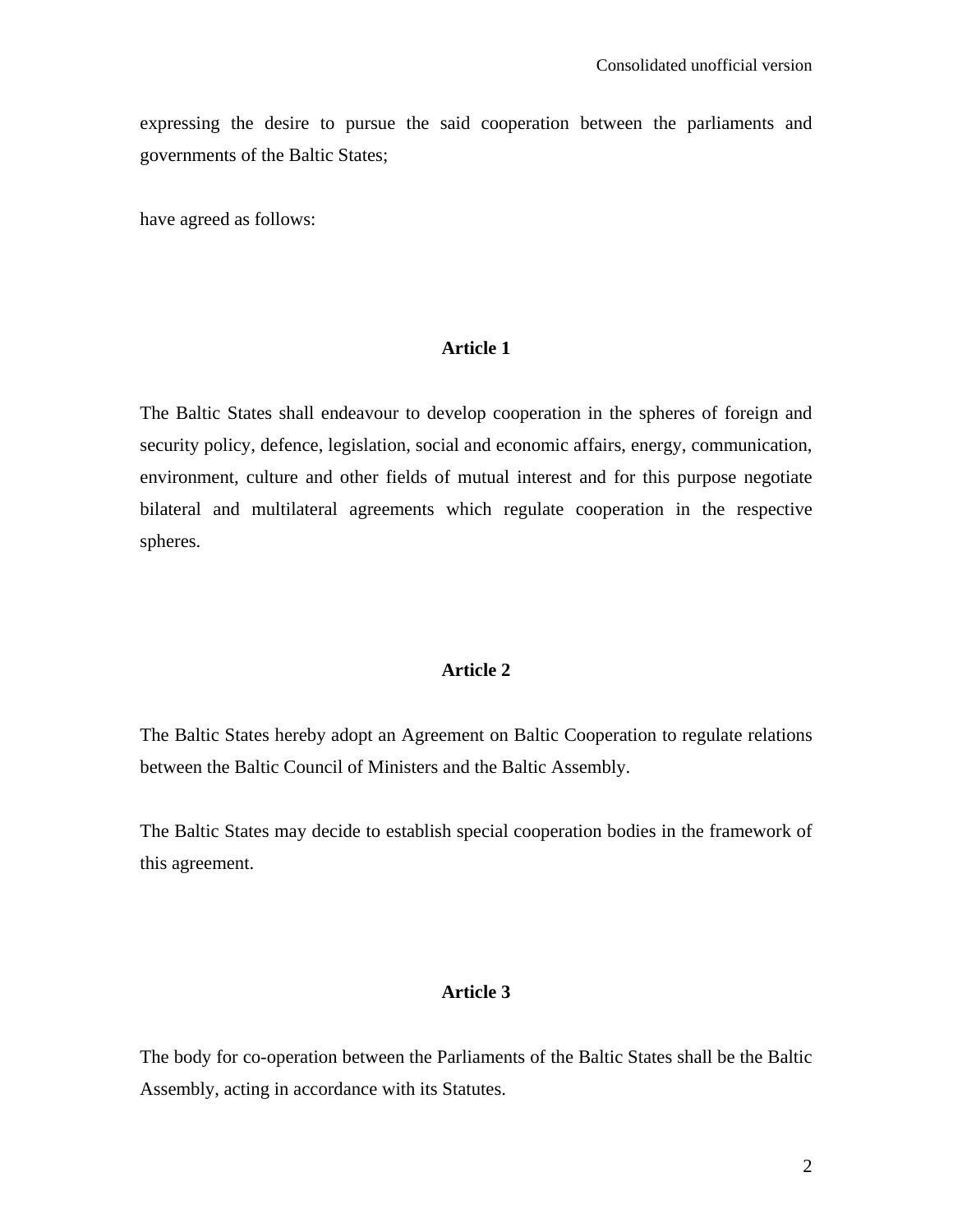### **Article 4**

The body for co-operation between the Governments of the Baltic States shall be the Baltic Council of Ministers, acting in accordance with its Terms of Reference.

# **Article 5**

The Baltic Council of Ministers shall have the power of decision when representatives from all of the Baltic States, with the necessary credentials, are present.

Decisions in the Baltic Council of Ministers shall be made on the basis of consensus. Decisions of the Baltic Council of Ministers are binding for the Baltic States.

Each state shall inform the Baltic Council of Ministers of the requirement of approval by their respective Parliaments before decisions are taken.

Decisions come into force after notifications of all necessary parliamentary approvals have been received by the depositary.

# **Article 6**

The Baltic Council of Ministers and the Baltic Assembly shall act in compliance with common priorities for co-operation, which shall be reviewed annually and, where necessary, amended.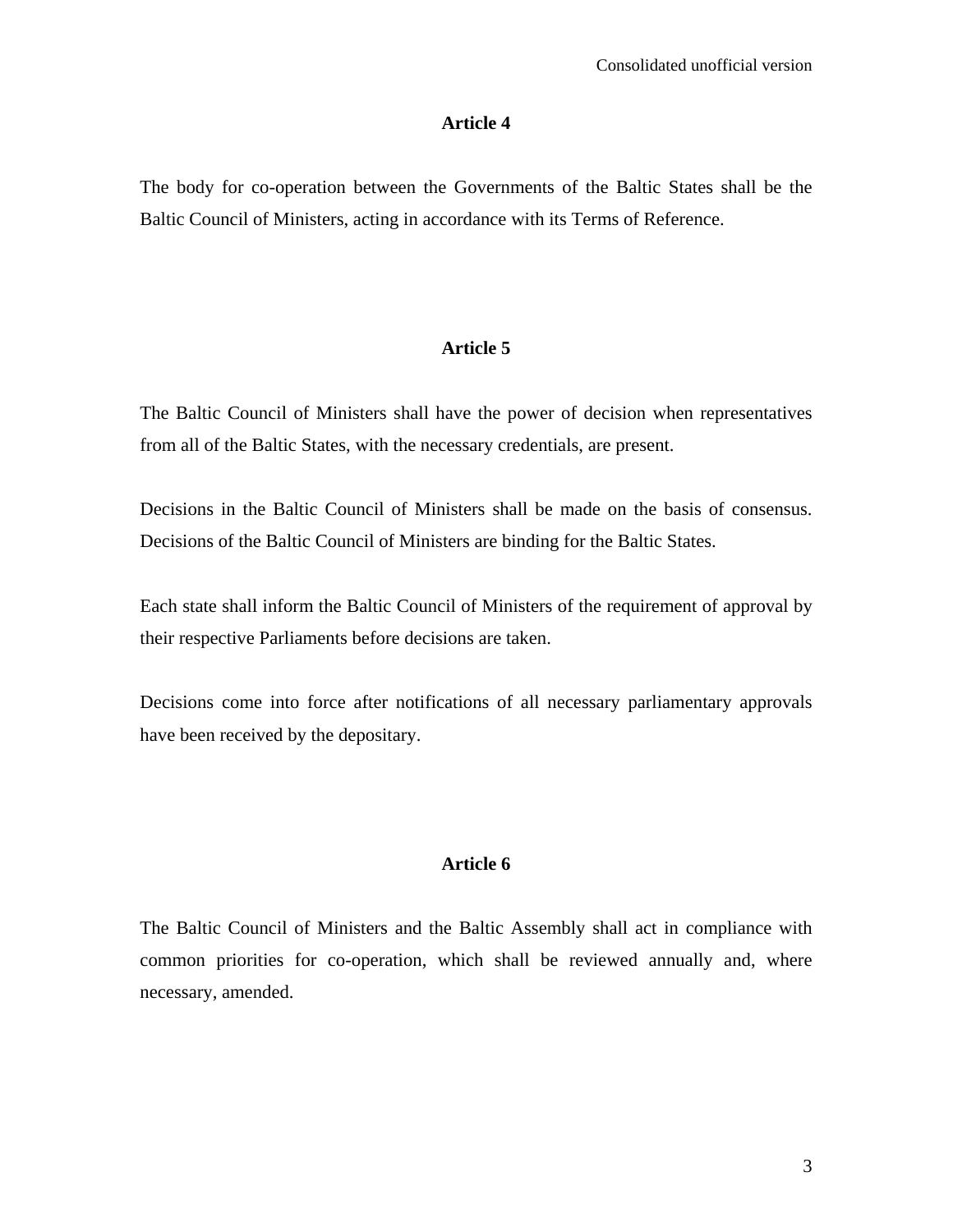The priorities for Baltic co-operation for the coming year shall be approved by the Baltic Assembly and the Co-operation Council of the Baltic Council of Ministers in their respective sessions during the Baltic Council.

The Baltic Council of Ministers and the Baltic Assembly shall hold an annual joint meeting, known as the Baltic Council, which shall include a session of the Baltic Assembly, a meeting between the Presidium of the Baltic Assembly and the Co-operation Council of the Baltic Council of Ministers, a meeting of the Co-operation Council of the Baltic Council of Ministers, and the report of the Chairman of the Co-operation Council to the Baltic Assembly session on co-operation between the Baltic States during the previous year, on activities related to the resolutions adopted by the Baltic Assembly during the year in question, and on plans for further co-operation.

# **Article 7**

The Baltic Assembly may make addresses, proposals and recommendations to the Baltic Council of Ministers.

In the Plenary Sessions of the Baltic Assembly members may submit questions to the Baltic Council of Ministers on matters concerning Baltic cooperation.

The exchange of current information between the Baltic Assembly and the Baltic Council of Ministers shall occur via their respective secretariats.

#### **Article 8**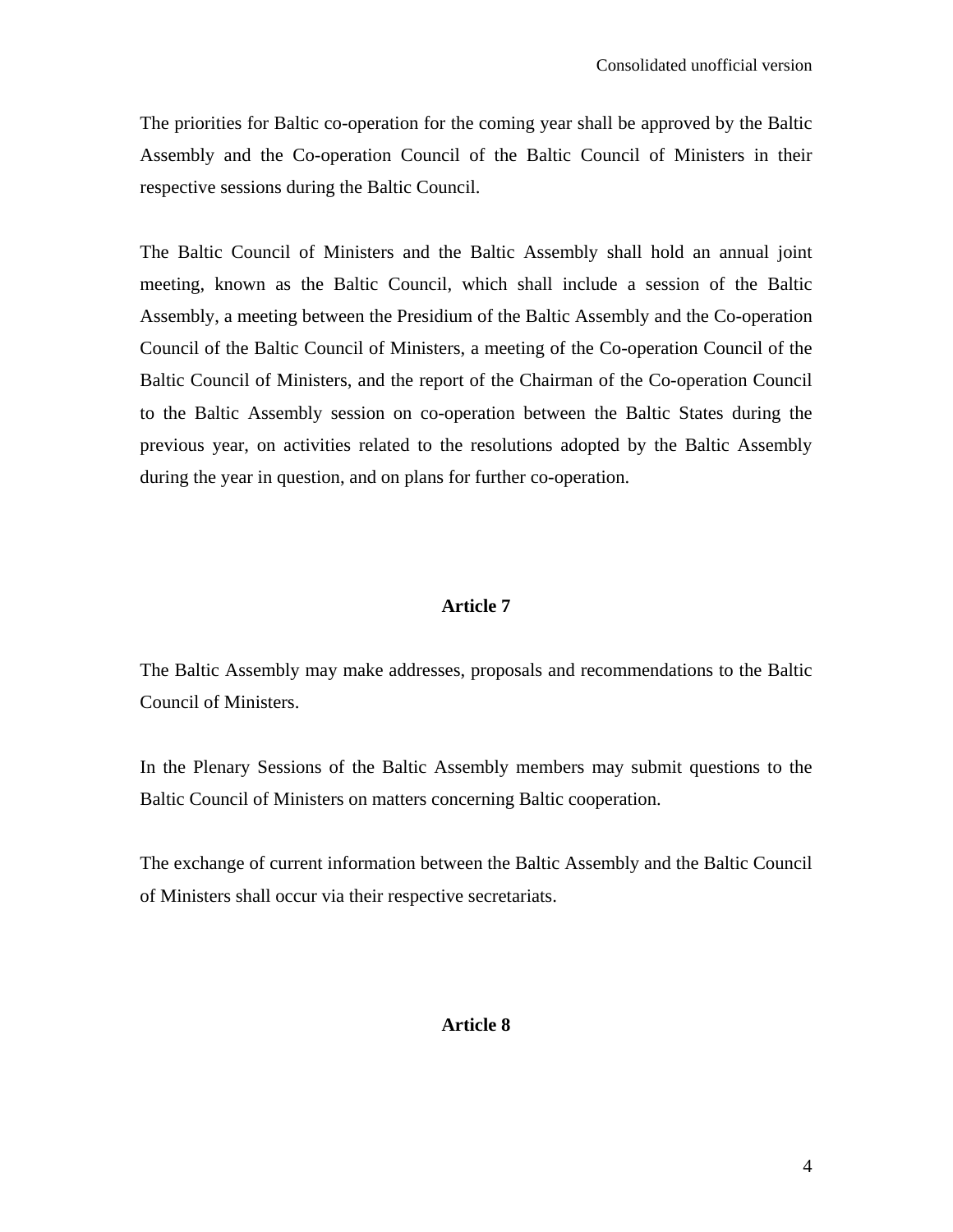The Baltic Assembly has the right to state its views on major questions of Baltic cooperation during its intersessional periods.

#### **Article 9**

The Baltic Council of Ministers and Baltic Assembly shall seek to develop mutually beneficial cooperation with the Nordic Council, the Council of Baltic Sea States and other interstate bodies, bearing in mind the importance of regional cooperation in the European integration processes.

### **Article 10**

This Agreement may be amended by mutual consent of the Baltic States. Before the Baltic States agree on amendments to this Agreement, the Baltic Assembly shall have an opportunity to state its views

# **Article 11**

The Baltic States may terminate the Agreement after written notification to the depositary. The termination applies to the State giving notice, and shall take effect on the first day of the month commencing six months after the date the depositary receives the notification about the intention to terminate the Agreement.